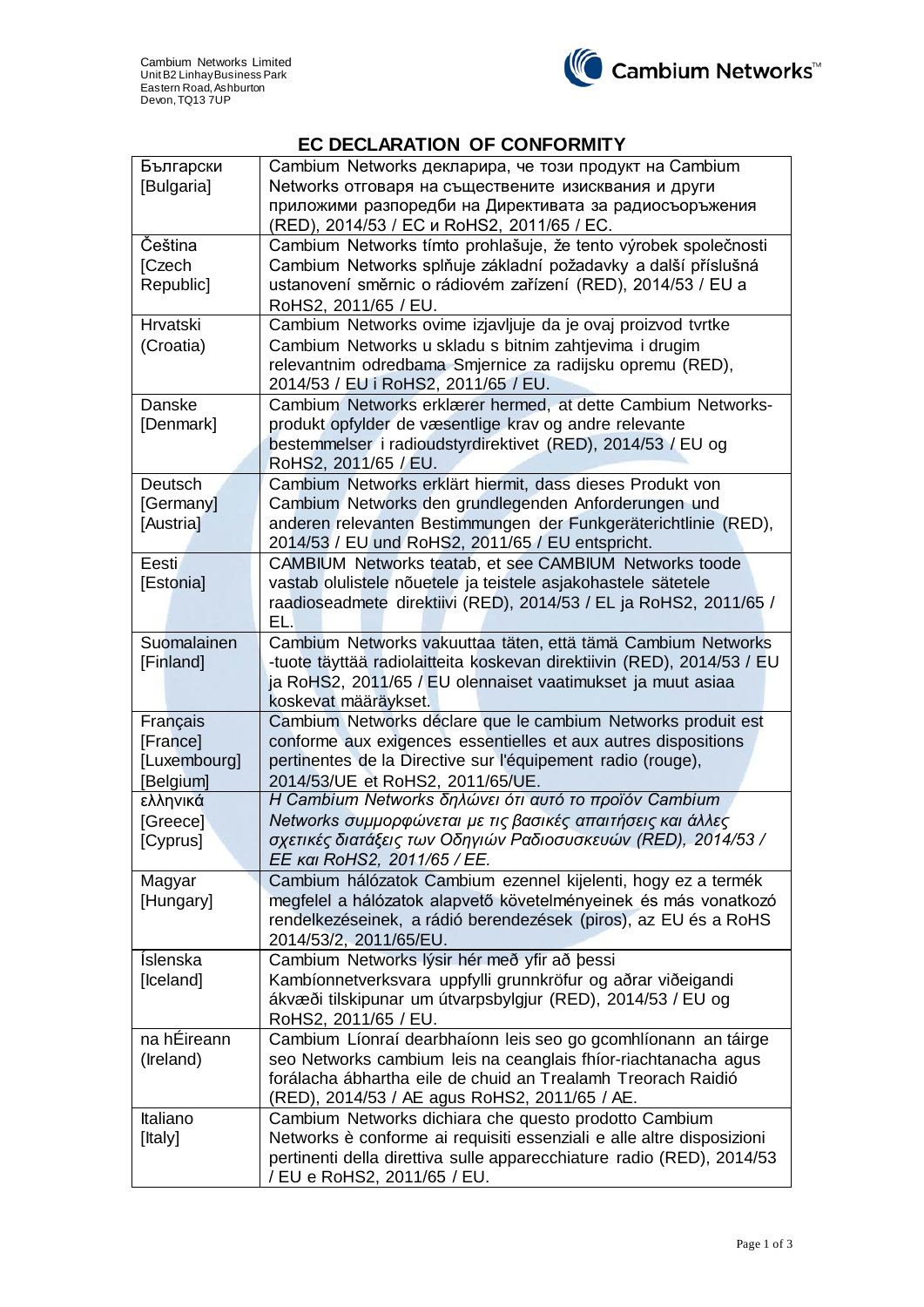

| Latviski<br>[Latvia]               | Kambijs Networks paziņo, ka šī kambijs Networks produkts atbilst<br>būtiskajām prasībām un citiem ar to saistītajiem noteikumiem<br>radioiekārtu direktīva (RED), 2014/53 / ES un RoHS2, 2011/65 /<br>ES.                                 |  |  |
|------------------------------------|-------------------------------------------------------------------------------------------------------------------------------------------------------------------------------------------------------------------------------------------|--|--|
| Lietuvos<br>[Lithuania]            | Cambium tinklus" šiuo dokumentu pažymi, kad šis Cambium tinklų<br>produktas atitinka būtinus reikalavimus ir kitas susijusias nuostatas<br>radijo įrangos direktyvos 2014/53 (raudonas) / ES ir RoHS2,<br>2011/65/ES.                     |  |  |
| Malti<br>[Malta]                   | Cambium Netwerks b'dan tiddikjara li din il-Cambium Netwerks<br>prodott jikkonforma mar-rekwiżiti essenzjali u dispożizzjonijiet oħra<br>rilevanti tat-tagħmir tar-radju għal Direttiva (aħmar), 2014/53 / UE u<br>I-RoHS2, 2011/65 / UE. |  |  |
| <b>Nederlands</b><br>[Netherlands] | Cambium Networks verklaart hierbij dat dit Cambium Networks-<br>product voldoet aan de essentiële eisen en andere relevante<br>bepalingen van de Radio Equipment Directive (RED), 2014/53 / EU<br>en RoHS2, 2011/65 / EU.                 |  |  |
| <b>Norsk</b><br>[Norway]           | Cambium Networks erklærer herved at dette Kambium Networks-<br>produktet oppfyller de grunnleggende kravene og andre relevante<br>bestemmelser i Radio Equipment Directive (RED), 2014/53 / EU og<br>RoHS2, 2011/65 / EU.                 |  |  |
| Polski<br>[Poland]                 | Cambium Networks niniejszym oświadcza, że ten produkt<br>Cambcom Networks spełnia wymagania zasadnicze i inne<br>stosowne przepisy dyrektywy w sprawie urządzeń radiowych<br>(RED), 2014/53 / UE i RoHS2, 2011/65 / UE.                   |  |  |
| Português<br>[Portugal]            | A Cambium Networks declara que este produto da Cambium<br>Networks cumpre os requisitos essenciais e outras disposições<br>relevantes da Directiva Equipamentos de Rádio (RED), 2014/53 /<br>UE e RoHS2, 2011/65 / UE.                    |  |  |
| Român<br>[Romania]                 | Cambium Networks declară prin prezenta că acest produs<br>Cambium Networks respectă cerințele esențiale și alte prevederi<br>relevante ale Directivei privind echipamentele radio (RED), 2014/53<br>/ UE și RoHS2, 2011/65 / UE.          |  |  |
| Slovak<br>[Slovakia]               | Cambium siete týmto vyhlasuje, že toto Cambium siete výrobok je v<br>súlade so základnými požiadavkami a inými príslušnými<br>ustanoveniami rádiových zariadeniach (červená), 2014/53/EÚ a<br>RoHS2, 2011/65/EU.                          |  |  |
| Slovenski<br>[Slovenia]            | Cambium Networks izjavlja, da je ta izdelek Cambium omrežja v<br>skladu z bistvenimi zahtevami in drugimi ustreznimi določbami<br>Direktive o radijski opremi (RED), 2014/53 / EU in RoHS2, 2011/65<br>/EU.                               |  |  |
| Español<br>[Spain]                 | Cambium Networks declara que este producto de Cambium<br>Networks cumple con los requisitos esenciales y otras<br>disposiciones pertinentes de la Directiva de Equipos de Radio<br>(RED), 2014/53 / UE y RoHS2, 2011/65 / UE.             |  |  |
| Svenska<br>[Sweden]                | Cambium Networks förklarar härmed att denna Cambium<br>Networks-produkt uppfyller de väsentliga kraven och andra<br>relevanta bestämmelser i Radio Equipment Directive (RED),<br>2014/53 / EU och RoHS2, 2011/65 / EU.                    |  |  |
| English<br>[United<br>Kingdom]     | Cambium Networks hereby declares that this Cambium Networks<br>product complies with the essential requirements and other relevant<br>provisions of the Radio Equipment Directive (RED), 2014/53 / EU<br>and RoHS2, 2011/65 / EU.         |  |  |